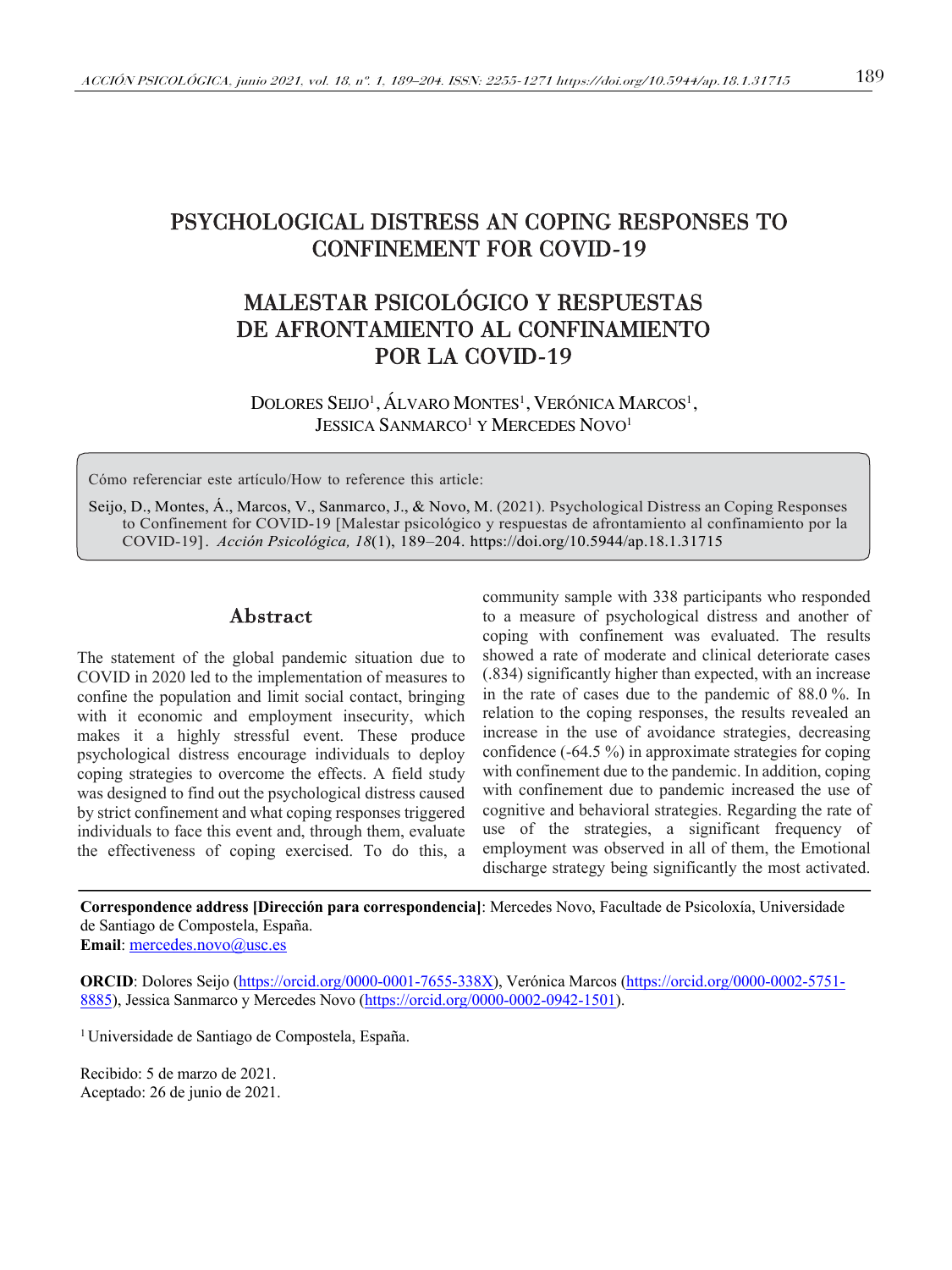The efficacy of the strategies deployed by the population to cope with confinement due to pandemic, characterized as maladaptive, passive, avoidant and focused on emotions, and the implications for the design of empowerment programs are discussed.

**Keywords:** coping responses; psychological distress; COVID-19; confinement.

#### Resumen

La declaración de la situación de pandemia mundial por COVID en 2020, conllevó la implantación de medidas de confinamiento de la población y de limitación del contacto social, trayendo aparejada inseguridad económica y laboral, lo que la convierte en un evento altamente estresante. Estos producen malestar psicológico e impelen a los individuos a desplegar estrategias de afrontamiento para superar los efectos. Se diseñó un estudio de campo para conocer el malestar psicológico provocado por el confinamiento estricto y qué respuestas de afrontamiento activaron las personas para encarar este evento y, a través de ellas, evaluar la eficacia del afrontamiento ejercitado. Para ello se evaluó a una muestra comunitaria con 338 participantes que respondieron a una medida de malestar psicológico y a otra de afrontamiento del confinamiento. Los resultados mostraron una tasa de casos de deterioro moderado y clínico (.834) significativamente mayor a la esperada, siendo el incremento en la tasa de casos debida a la pandemia del 88%. En relación a las respuestas de afrontamiento, los resultados revelaron un incremento en el uso de estrategias evitativas, disminuyendo la confianza (- 64.5 %) en las estrategias aproximativas para el afrontamiento del confinamiento por la pandemia. Además, el afrontamiento del confinamiento por pandemia incrementó el uso de las estrategias cognitivas y comportamentales. Sobre la tasa de uso de las estrategias, se observó en todas una frecuencia de empleo significativa, siendo la estrategia de descarga emocional significativamente la más activada. Se discute la eficacia de las estrategias desplegadas por la población para el afrontamiento del confinamiento por pandemia, caracterizadas como desadaptativas, pasivas, evitativas y centradas en las emociones, y las implicaciones para el diseño de programas de potenciación.

**Palabras clave:** respuestas de afrontamiento; malestar psicológico; COVID-19; confinamiento.

## Introduction

Three days after the statement of the global pandemic situation on March 11 by the World Health Organization (WHO, 2020), the government of Spain implemented a state of alarm in order to confine the population (Real Decreto, 463/2020). In addition to the decline in Spanish GDP in 2020 unprecedented in recent history, estimated by the Bank of Spain at around 13.6 % (Banco de España, 2020), the pandemic has brought serious consequences on the health and lives of citizens (with mortality rates that they reached 21.0 % and a Charlton comorbidity index of 61.0 %) and the collapse of the health system (Casas-Rojo et al., 2020). The confinement of the population and the limitation of social contact, whose objective was the control of community transmission of the pathogen, have had indirect adverse effects on mental health and family relationships that have already been studied (Fariña et al., 2020; Pampliega et al., 2019; Rodríguez-Rey et al., 2020; Rubin & Wessely, 2020; Xiang et al., 2020). The psychological impact of the pandemic on the general population has been analyzed in several systematic reviews. Thus, Luo et al. (2020) quantified the pooled prevalence of anxiety and depression in 32 and 27 %, respectively, among the general population; and Salari et al. (2020) in 29.6, 31.9 and 33.7 % the prevalence of stress, anxiety and depression, respectively. Similarly, Vindegaard and Benros (2020) also reported in a systematic review of the direct and indirect impact of the pandemic on mental health, suggesting that, although current data are scarce, they are indicative of the affectation of mental health, both among the general population and among healthcare professionals and the psychiatric population. In the same line, Prati and Mancini (2021) conducted a meta-analytic review finding a small, but significant, effect of COVID-19 lockdown on mental health in the general population. However, the reviews found no evidence that confinements reduced positive psychological functioning, general well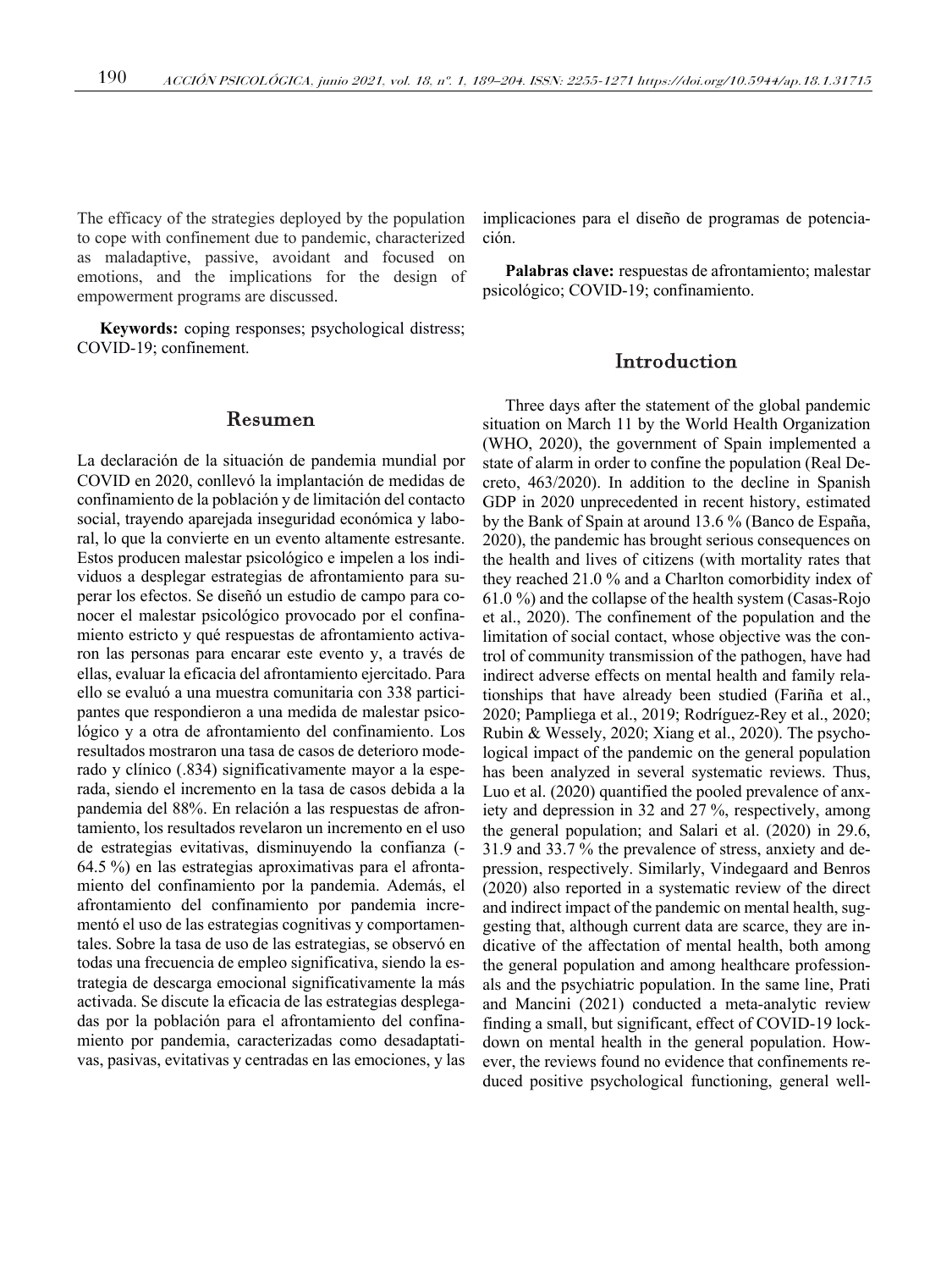being, or life satisfaction (Prati & Mancini, 2021; Vindegaard & Benros, 2020).

The pandemic situation has generated a new context (Dawson & Golijani-Moghaddam, 2020; Polizzi et al., 2020) in which it is crucial to analyze the psychological coping process; that is, the thoughts and actions that people use to cope with stressful events (Folkman et al., 1987). Different approaches of coping have been differentiated in literature: focused on the problem or the emotion (Lazarus & Folkman, 1984); mixed problem-emotion coping (Carver et al., 1989); active or passive/avoidant (Carver et al., 1989); with approximate or avoidant orientation; and with a cognitive or behavioral focus (Moos, 2002). Strategies that focus on the problem are associated with greater psychological well-being (Graven et al., 2014; Viñas et al., 2015), better adaptation to the stressful situation (Graven et al., 2014; Park & Adler, 2003), lower health issues (Kato, 2015) and greater satisfaction with life (Cantón et al., 2013; Matheny et al., 2008). Likewise, the strategies used may differ depending on gender (Bonneville-Roussy et al., 2017), the type of population (Nydegger et al., 2011), or the context and the stressful event (Moral-Jiménez & González-Sáez, 2020). The literature has also differentiated between adaptive and maladaptive strategies (Arce et al., 2014; Carver & Connor-Smith, 2010; Holton et al., 2016), considering itself adaptive when it facilitates controllability of the stressful event, so that the person experiences fewer stress-related symptoms (Park et al., 2001). Adaptive strategies help to reduce stress and to promote long-term health, meanwhile maladaptive strategies are linked to avoidant, passive and emotional responses to coping with the stressful event (Arce et al., 2014), which they negatively impact the welfare state (Pérez-Fuentes et al., 2019). In any case, it will be considered beneficial or detrimental to the individual, as a function of the extent to which it allows him to cope with the demand of the situation (Skinner et al., 2003).

At first, research on the management of the COVID-19 pandemic, as a stressful event, focused on the population of health professionals, with controversial results. Thus, some studies (Babore et al., 2020; Vagni et al., 2020) found an increase in the use of emotional and cognitive avoidance strategies –maladaptive, passive strategies–, reducing the use of social support strategies; while other

studies found that they resorted more to active and problem-focused coping strategies –adaptive, active strategies– (Cai et al., 2020; Huang et al., 2020). On the other hand, studies with the general population reported a greater use of active coping strategies –acceptance and positive coping, especially– (Flesia et al., 2020; Fu et al., 2020; Skapinakis et al., 2020). In any case, the COVID-19 pandemic has created an unprecedented new context in which, in order to empower people and promote their resilience, it is necessary to increase knowledge about coping strategies (Agha, 2021). Taking into account the above, we set out a cross-sectional study in which to analyze the psychological distress caused by confinement in the general population, as well as to know the coping strategies used to manage the stress derived from the pandemic context, so that can be contributed useful knowledge for the design of prevention and empowerment programs for citizens.

#### Methods

#### **Participants**

338 subjects participated in the study, 257 women (76.0 %) and 81 men (24.0 %), aged between 18 and 63 vears  $(M = 32.46, SD = 13.65)$ . Regarding the level of studies, 4.4 % had completed primary or equivalent studies, 22.5 % studies of general secondary education and 73.1 % higher professional education, university or equivalent. The origin of the participants was distributed throughout the country.

#### Procedure

All the participants were in a situation of confinement imposed by the state of alarm by the Government of Spain (Real Decreto 463/2020), specifically between the April 23 and May 12, 2020. A call for participation in the study was disseminated through social networks (e.g., Facebook, Instagram, Twitter), as well as by WhatsApp, messaging and e-mail. The research included an individual debriefing process, so that those participants who requested it were sent an individual report that included a brief explanation of the research objectives, a personalized expla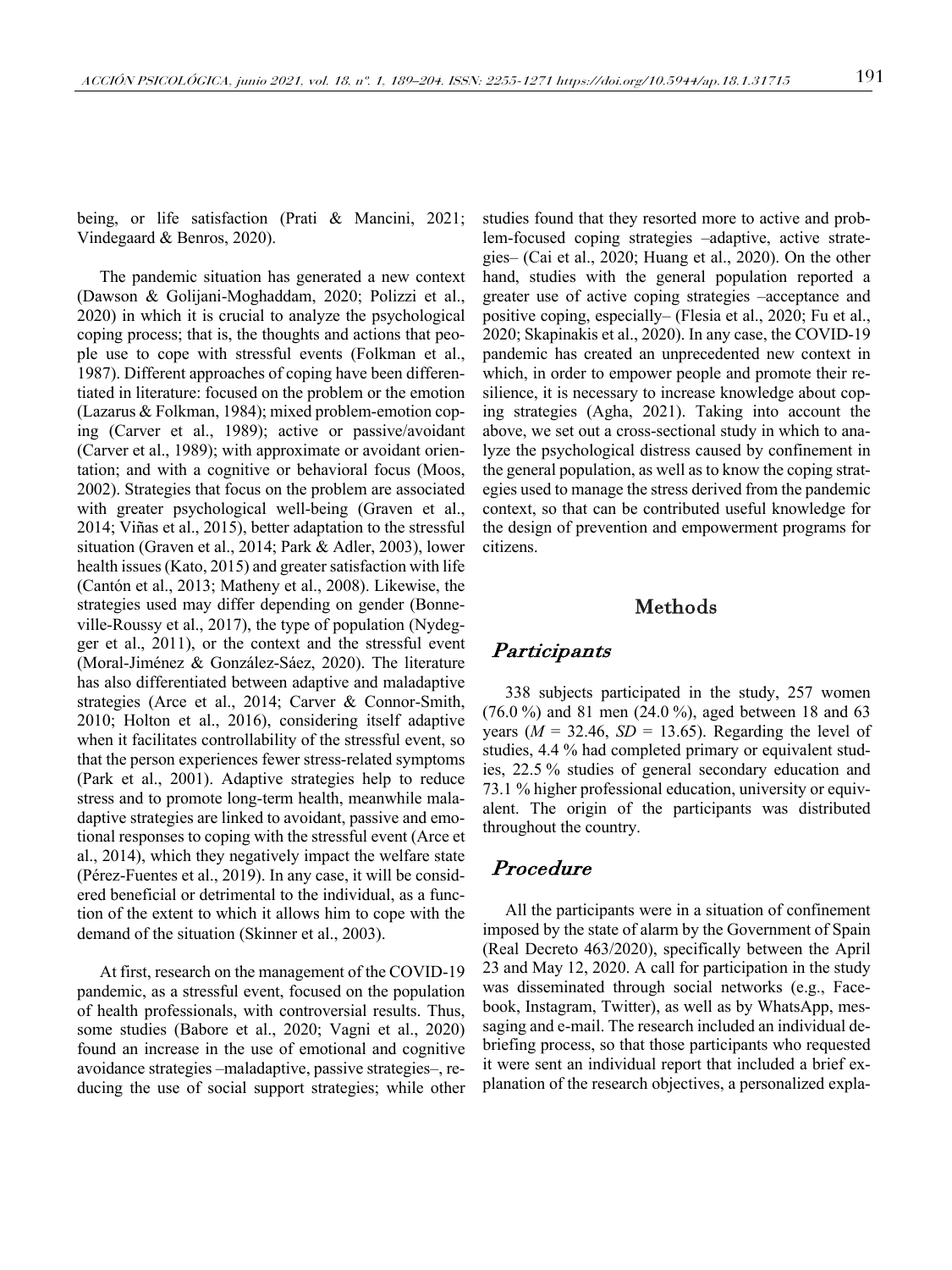nation of the results, as well as information about available resources for help and psychological care.

#### Measuring instruments

As for measuring clinical distress, the Spanish adaptation and norms of the *General Health Questionnaire* (GHQ-12; Rocha et al., 2011), a self-report of the severity of psychological distress experienced by the individual in recent weeks, was administered. This instrument consists of 12 items to which the participant responds on a 4-point Likert-type scale, which ranges from 0 (*better than usual*) to 3 (*much less than usual*). Two types of scores are obtained from this questionnaire: research (summation of the response values on the Likert-type scale) and clinical (each item is transformed into a symptom by applying the code 0, 0, 1, 1). Both with the participants in this study, it showed good internal consistency,  $\alpha = .75$ , as with the questionnaire Spanish adaptation sample, *α* = .85.

In order to measure COVID-19 coping strategies, the Spanish adaptation of the *Coping Responses Inventory: Adult Form* was used (CRI-ADULT; Moos, 1993, 2010), which differentiates between approximate or avoidance strategies, and cognitive or behavioral strategies. This instrument is made up of 48 items, which are answered on a 4-point Likert-type scale, from 0 (*never*) to 3 (*many times*), divided into 8 factors: (1) Logical analysis (cognitive attempts to understand and prepare mentally for a stressor and its consequences; approximate-cognitive); (2) Positive reappraisal (cognitive attempts to construct and restructure a problem in a positive way while accepting the reality of the situation; approximate-cognitive); (3) Seeking guidance and support (behavioral attempts to seek information, advice and support; approximate-behavioral); (4) Problem solving (behavioral attempts to take part in the direct resolution of the problem; approximate-behavioral); (5) Cognitive avoidance (cognitive attempts to avoid thinking realistically about the problem; cognitiveavoidance); (6) Acceptance or resignation (cognitive attempts to react to the problem by accepting it; cognitiveavoidance); (7) Seeking alternative rewards (behavioral attempts to engage in substitute activities and create new forms of satisfaction; avoidant-behavioral); and (8) Emotional discharge (behavioral attempts to reduce stress by expressing negative feelings; avoidant-behavioral). The scale showed adequate internal consistency, both in the inventory construction study,  $\alpha = 0.85$ , as with the sample of the present study,  $\alpha = .83$ .

#### Data analysis

The study of clinical distress was approached by contrasting the observed probability with clinical deterioration (.05) and moderate clinical deterioration (.10; Fandiño et al., 2021; Wise, 2004), estimating the effect size in Odds Ratio and interpreting it in terms of the Effect Incremental Index (EII; Redondo et al., 2019) which is an estimate of the increase in cases in the study sample over the normative sample. Complementarily, we obtained the Probability of an Inferiority Score (PIS) which, in this case, reports the probability of cases without damage (Arias et al., 2020).

In the comparison of means, the coping responses of the study sample were compared with a given value, the average of the normative sample. The normative population is preferred to a control group (it would not be possible in this study either) because the control groups are more biased than the normative sample (Schmidt & Hunter, 2015) and because the contrast with the normative sample allows knowing and quantifying the deviation of the normative, through a derivation of the BESD (Corrás et al., 2017). For each result, the effect size was calculated with Cohen's *d* and it was interpreted as the Probability of Superiority of the Effect Size in relation to all possible  $(PS_{ES};$  Monteiro et al., 2018). Although the knowledge of the significance, the effects and the magnitude of the results is of great importance in scientific research, it hides the opposite effects, that is, contrary to the effect (Arias et al., 2020). For this measure, we took the Probability of an Inferiority Score (PIS) statistic that solves, in this measure, the probability of individuals in the study sample who would obtain a lower score in the measure than the mean of the population of the normative sample. For the study of the composites of variables, the combined means and variances of the normative sample (test values) were calculated.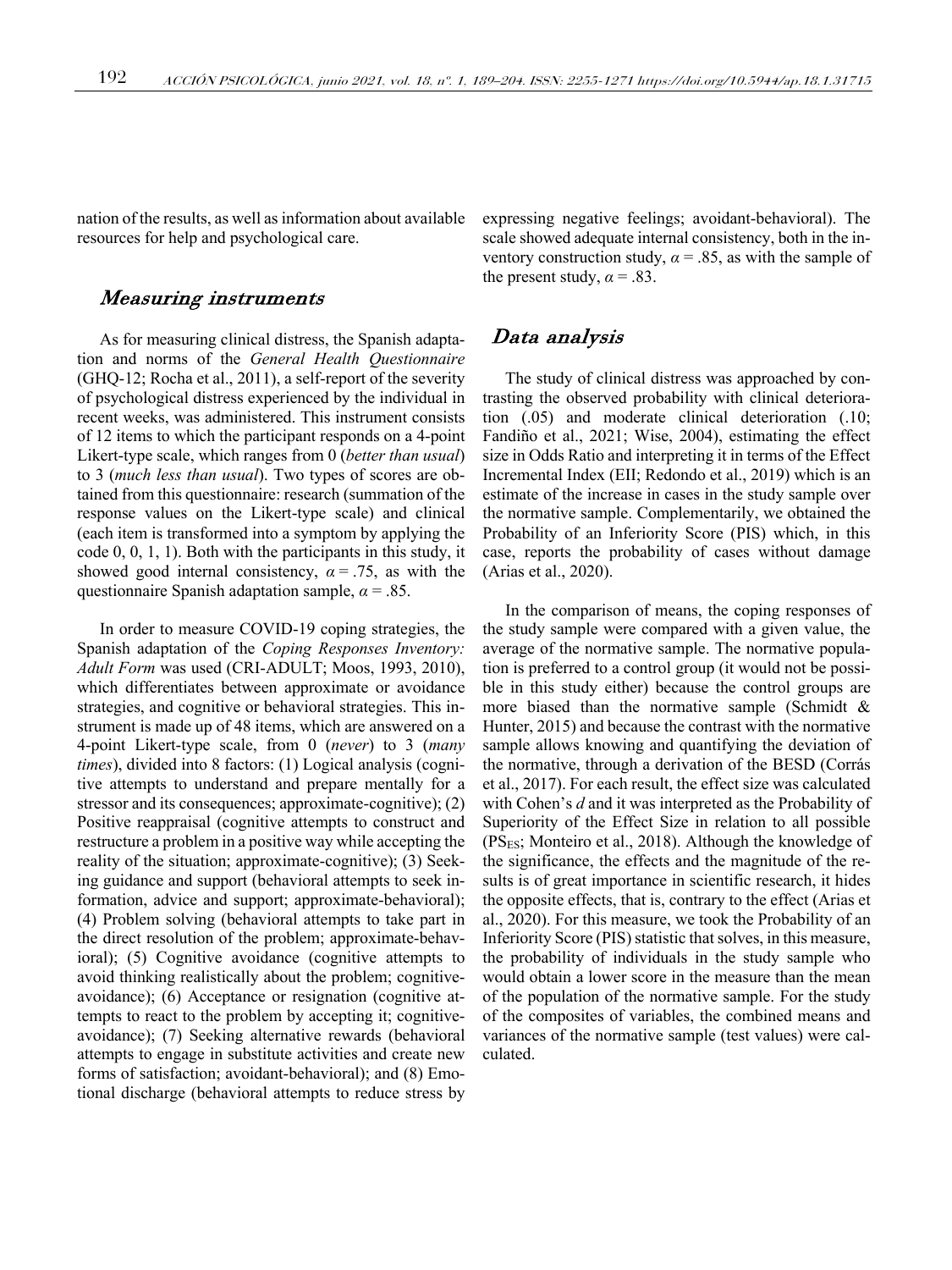For the comparison of the use between the different strategies within the study sample, the confidence interval was calculated for the mean of the study population, such that, if the intervals overlap, the means of use are equal, while if they do not overlap, the highest mean is significantly higher than the lowest, and vice versa (Vilariño et al., 2018).

For the study of the rate of people using the strategies (cases), the use of the coping strategies was recoded into non-use ( $rs < 2$ ) and use ( $rs \ge 2$ ) after weighting the total in each strategy divided by the number of items (6). In this way, a use value of the strategy is obtained on a scale from 0 (*Not at all*) to 3 (*fairly often*), where 1 is almost never (once or twice) and 2 is sometimes. The averages greater than 1.5 were not rounded to 2, but the probable error (more restrictive) of the measurement was calculated around 2. Thus, the recoding resulted in 0 (not used: not or very rare) and 1 (used: sometimes or very frequent). To estimate the frequency of use of the strategies, the observed proportion of use was taken and contrasted with a constant. According to Arce et al. (2020), if the contingency of use of the strategy is  $\leq 0.05$ , the use is trivial (not significant); If a frequency of use  $\le$  .5 and  $>$  .05 is observed, it is of occasional use by the population; if a use ratio of .5 is observed, it is frequently used; if the usage ratio is > .5 it is commonly used; and if the observed probability of use  $\geq$  95, the strategy is ordinarily used by the population.

## Results

# Study of Clinical Distress during COVID-19 Confinement

The results of the contrast of the probability of cases of clinical distress in the sample of the population in confinement by COVID-19 (.243) showed to be significantly higher than in the general population (.05; clinical significance),  $Z(N = 338) = 16.28$ ,  $p < .001$ . The magnitude of the effect is 4.86 times greater than expected,  $OR = 4.86$ , with the increase in the effect (clinical distress) linked to COVID-19 being 79.4 %,  $EII = .794$ . Likewise, the observed rate of clinical and moderate deteriorate in the study sample (.834) is significantly higher,  $Z(N = 338) = 44.98$ ,  $p < .001$ , than that expected under normal conditions in the general population (.10), with an effect magnitude 8.34 times greater than expected and an increase in effect (moderate or clinical deteriorate) of 88.0 %, EII = .880, related to COVID-19.

# Study of the coping Response to Confinement by COVID-19

The results (see Table 1) show that citizens have faced the COVID-19 pandemic with a significant increase, compared to the normative, in the use of Positive reappraisal, Cognitive avoidance, Acceptance or resignation, Seeking alternative rewards and Emotional discharge strategies. Conversely, they reduced their use of the Logical analysis and Seeking guidance and support strategies. Finally, Problem solving stayed the same.

This led us to study as a whole whether coping with COVID-19 during confinement was carried out through avoidance strategies (i.e., cognitive avoidance, acceptance or resignation, seeking alternative rewards, emotional discharge) to the detriment of approach strategies (i.e., logical analysis, positive reappraisal, seeking guidance and support, problem solving). The results of the comparison of the combined means of the normative population  $(Ms = 10.48$  and 5.85, for approximative and evitative coping responses respectively) with the sample of this study exhibited that in a situation of confinement due to pandemic the same use of the approximate strategies  $(M = 10.34)$  than before other stressors by the normative population,  $t_{(337)} = -1.05$ , *ns*,  $d = -0.03$ , while the use of avoidance strategies increased  $(M = 10.34)$ ,  $t_{(337)} = 27.03$ ,  $p < .001$ ,  $d = 1.47$ . However, confidence in approximate strategies is lower than in the general population  $(M=0.64)$  in coping with stressful events  $(M=0.54)$ ,  $t_{(337)} = -29.39$ ,  $p < .001$ ,  $d = -1.60$ , an effect size greater than 74.2% of all possible ones,  $PS_{ES} = .742$ , and which implies a decrease in confidence of  $64.5\%$  ( $r = -.645$ ). In any case, the average use of the approximate Positive reappraisal and Problem solving strategies (lower limit of the confidence interval for mean is over the upper limit of the remaining strategies) was significantly higher  $(M=0.64)$  in coping with stressful events  $(M=0.54)$ ,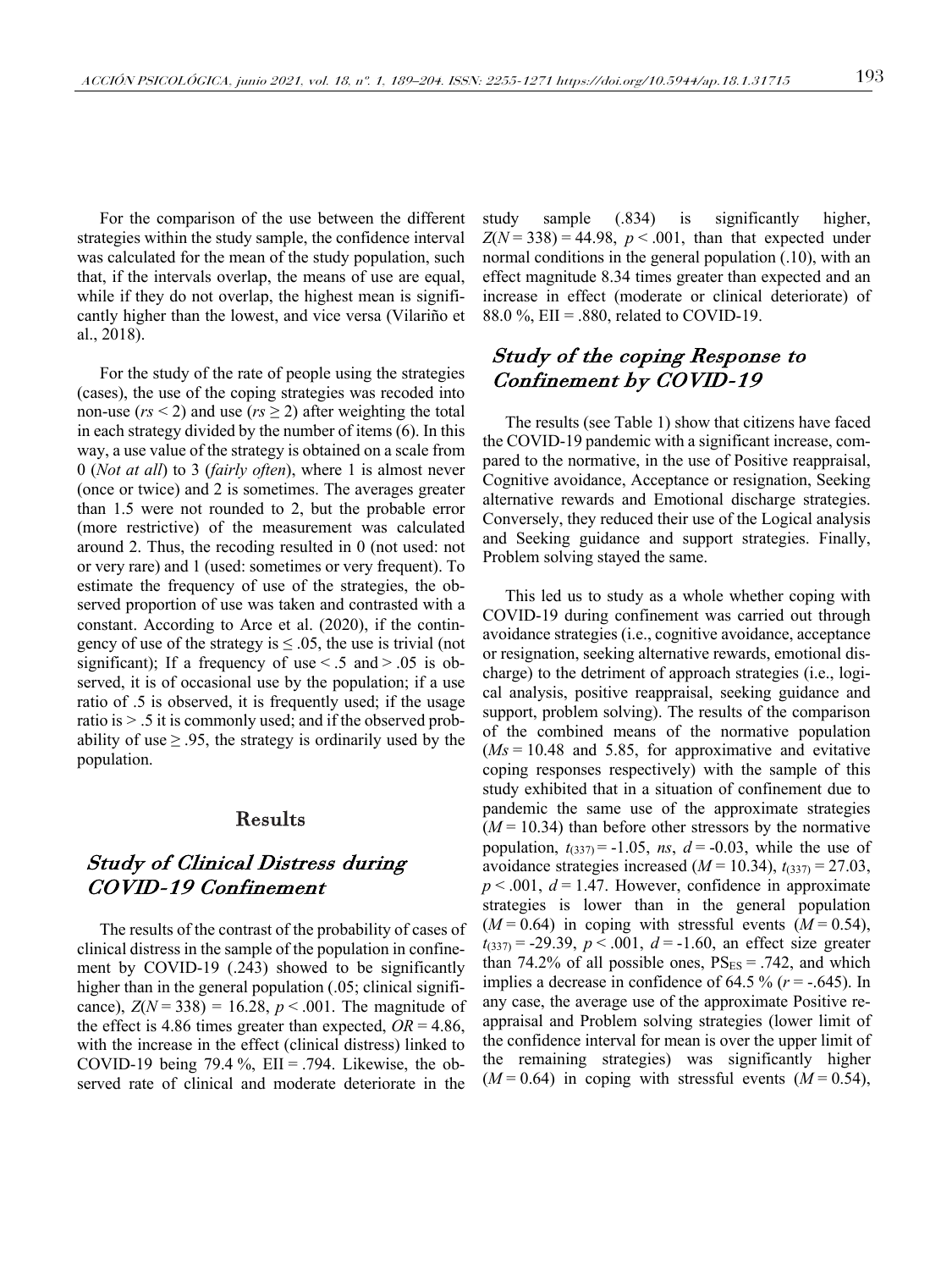#### **Table 1.**

*One-sample t-test for the mean comparison of the study sample with the mean score of the normative sample as test value in the CRI-Adult scales.*

| <b>Scale</b>                                                                                                                                                                                                                                                                                                                       |            | <b>MI95% CII</b>                                                                                                                                                                                                                                                                                                  | tv    | d       | $PS_{FS}$ IS |      |
|------------------------------------------------------------------------------------------------------------------------------------------------------------------------------------------------------------------------------------------------------------------------------------------------------------------------------------|------------|-------------------------------------------------------------------------------------------------------------------------------------------------------------------------------------------------------------------------------------------------------------------------------------------------------------------|-------|---------|--------------|------|
| Logical analysis                                                                                                                                                                                                                                                                                                                   | $-5.67***$ | 9.95[9.62, 10.28]                                                                                                                                                                                                                                                                                                 | 11.19 | $-0.31$ | .243         | .622 |
| Positive reappraisal                                                                                                                                                                                                                                                                                                               | $12.17***$ | 12.25[11.94, 12.56]                                                                                                                                                                                                                                                                                               | 10.45 | 0.66    | .362         | .255 |
| Seeking guidance and support                                                                                                                                                                                                                                                                                                       | $-2.32*$   | 8.52[8.25, 8.79]                                                                                                                                                                                                                                                                                                  | 9.33  | $-0.13$ | .072         | .552 |
| Problem solving                                                                                                                                                                                                                                                                                                                    | $-0.92$    | 10.65[10.32, 10.98]                                                                                                                                                                                                                                                                                               | 10.96 | $-0.05$ | .032         | .520 |
| Cognitive avoidance                                                                                                                                                                                                                                                                                                                | $14.04***$ | 9.32[8.95, 9.69]                                                                                                                                                                                                                                                                                                  | 6.71  | 0.76    | .411         | .224 |
| Acceptance or resignation                                                                                                                                                                                                                                                                                                          | $12.16***$ | 9.49[9.14, 9.84]                                                                                                                                                                                                                                                                                                  | 7.36  | 0.66    | .431         | .255 |
| Seeking alternative rewards                                                                                                                                                                                                                                                                                                        | 27.09***   | 9.60[9.29, 9.91]                                                                                                                                                                                                                                                                                                  | 5.69  | 1.48    | .706         | .069 |
| Emotional discharge                                                                                                                                                                                                                                                                                                                | $21.73***$ | 6.96[6.63, 7.29]                                                                                                                                                                                                                                                                                                  | 3.63  | 1.18    | .593         | .119 |
| $\mathbf{A}$ $\mathbf{B}$ $\mathbf{B}$ $\mathbf{B}$ $\mathbf{B}$ $\mathbf{B}$ $\mathbf{B}$ $\mathbf{B}$ $\mathbf{B}$ $\mathbf{B}$ $\mathbf{B}$ $\mathbf{B}$ $\mathbf{B}$ $\mathbf{B}$ $\mathbf{B}$ $\mathbf{B}$ $\mathbf{B}$ $\mathbf{B}$ $\mathbf{B}$ $\mathbf{B}$ $\mathbf{B}$ $\mathbf{B}$ $\mathbf{B}$ $\mathbf{B}$ $\mathbf{$ |            | $\mathcal{L}$ and the $\mathcal{L}$ and $\mathcal{L}$ and $\mathcal{L}$ and $\mathcal{L}$ and $\mathcal{L}$ and $\mathcal{L}$ and $\mathcal{L}$ and $\mathcal{L}$ and $\mathcal{L}$ and $\mathcal{L}$ and $\mathcal{L}$ and $\mathcal{L}$ and $\mathcal{L}$ and $\mathcal{L}$ and $\mathcal{L}$ and $\mathcal{L}$ |       |         |              |      |

*Note*: *df*(337). *M*[95% CI]: mean of the CPO group[95% confidence interval]; tv: test value; *d*: Cohen's *d*; \**p* < .05;  $**p$  < .001.

 $t_{(337)} = -29.39$ ,  $p < .001$ ,  $d = -1.60$ , an effect size greater than 74.2 % of all possible,  $PS_{ES} = .742$ , and that supposes a decrease in confidence of  $64.5\%$  ( $r = -.645$ ). In any case, the average use of the approximate Positive reappraisal and Problem solving strategies (lower limit of the confidence interval for mean is over the upper limit of the remaining strategies) was significantly higher than the others.

On the other hand, the results of the comparison of the combined means of cognitive and behavioral coping responses of the normative population (*Ms* = 8.93 and 7.41, for cognitive and behavioral coping responses) with the sample of this study revealed that in a situation of confinement due to pandemic increased the use of cognitive strategies ( $M = 10.25$ ),  $t_{(337)} = 10.63$ ,  $p < .001$ ,  $d = 0.58$ , and behavioral  $(M = 8.93)$ ,  $t_{(337)} = 13.60$ ,  $p < .001$ ,  $d = 0.74$ , than when faced with other stressors by the normative population.

The results of the case study on the use of coping strategies against COVID-19 (see Table 2) displayed that none of the strategies has a frequency of trivial use  $( > .05)$ , with an increase over triviality greater 85 % (EII  $> 0.85$ ); that for Problem solving and Positive reappraisal strategies an occasional frequency of use was registered  $(< .5$  and  $> .05$ ); that the strategies Logical analysis, Cognitive avoidance, Acceptance and resignation and Seeking alternative re-

#### **Table 2.**

*Trivial- and common-use of coping responses among confined people.*

| Coping response              | $f(p[95\% \text{ Cl}])$ | $Z_1$      | OR1   | Ell1 | $\mathbf{Z}_2$ | OR <sub>2</sub> | Ell <sub>2</sub> |
|------------------------------|-------------------------|------------|-------|------|----------------|-----------------|------------------|
| Logical analysis             | 187(.553[.500, .606])   | 42.43***   | 11.06 | .910 | 1.95           | 1.11            | .096             |
| Positive reappraisal         | 114(.337[.287, 387])    | 24.21***   | 6.74  | .852 | $-5.99***$     | 0.67            | $-.484$          |
| Seeking guidance and support | 224(.663[.612, .713)    | 51.71***   | 13.26 | .925 | $5.99***$      | 1.33            | .246             |
| Problem solving              | 129(.382[.330, .434])   | 28.01***   | 7.64  | .869 | $-4.34***$     | 0.76            | $-.309$          |
| Cognitive avoidance          | 180(.533[.480, .586])   | 40.74***   | 10.66 | .906 | 1.21           | 1.07            | .062             |
| Acceptance or resignation    | 170(.503[.450, .556])   | 38.21***   | 10.06 | .901 | 0.11           | 1.01            | .006             |
| Seeking alternative rewards  | 162(.479[.426, .532])   | $36.19***$ | 9.58  | .896 | $-0.77$        | 0.96            | .-.044           |
| Emotional discharge          | 263(.778[.733, .822])   | 61.41***   | 14.66 | .936 | $10.22***$     | 1.56            | .357             |

*Note*: *N* = 338; *f*(*p*[95% CI]): frequency of coping strategy use(observed probability)[95% confidence interval]; *Z*<sub>1</sub>: zeta score for the difference between the observed proportion of coping response among confined people and a constant (.05, insignificant or trivial use); OR<sub>1</sub>: odds ratio for the trivial-use; EII<sub>1</sub>: effect incremental index from trivial-use; zeta score for the difference between the observed proportion of coping response among confined people and a constant (.5, commonuse of the coping response); *OR*<sub>2</sub>: odds ratio for common-use; Z<sub>2</sub>; EII<sub>2</sub>: effect incremental index for common-use;  $**<sub>p</sub> < .001$ .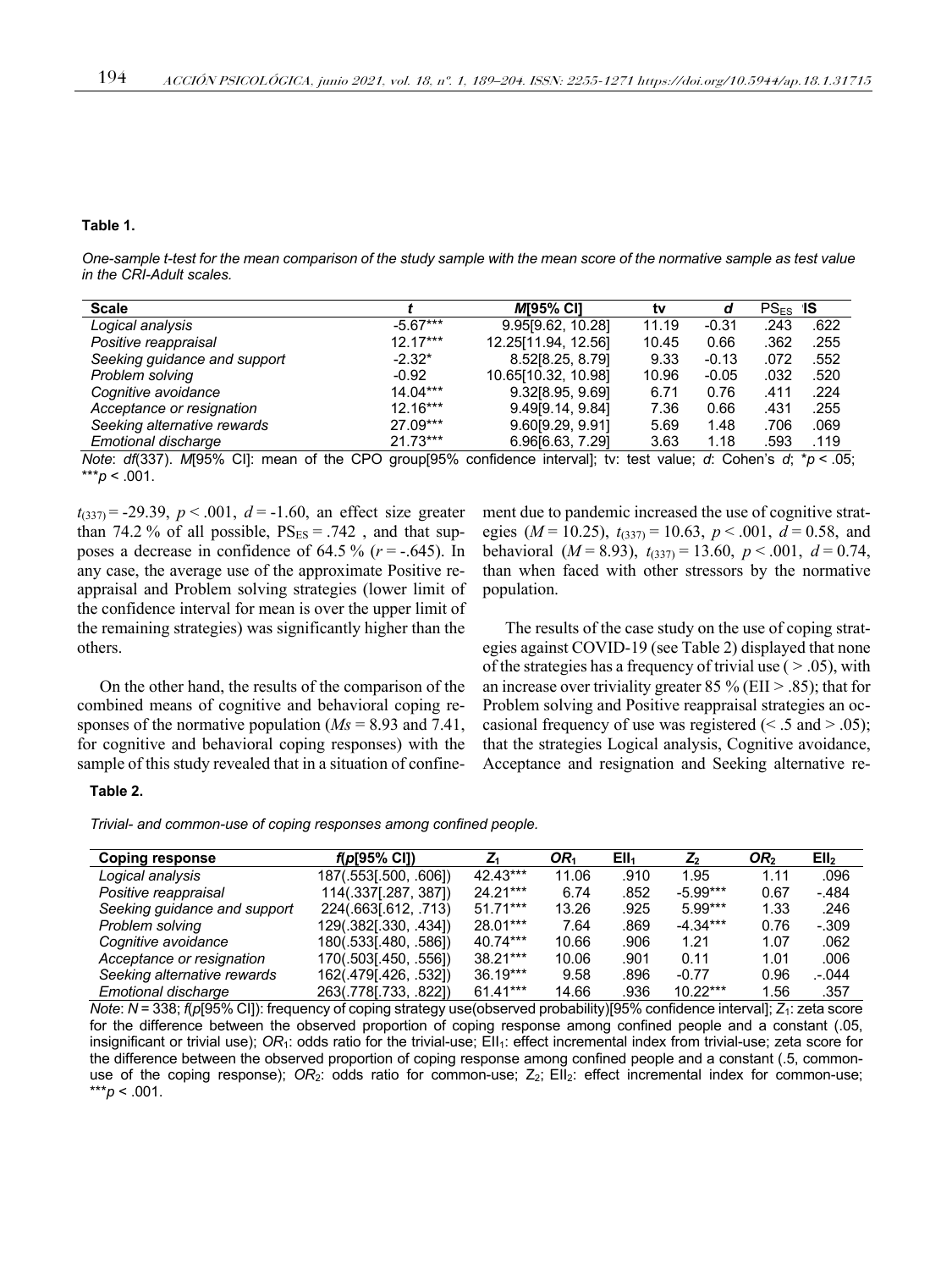wards presented a frequency of frequent use  $(= .5)$ ; and that Seeking guidance and support, and Emotional discharge strategies were commonly used  $(> .5)$ . Comparatively, the Emotional discharge strategy exhibits a significantly higher frequency of use (the lower limit of the confidence interval for the observed ratio is greater than the upper limit of the intervals of the remaining strategies) than the other strategies and with an increase on the effect of 35.7 % on a common use  $(= .5)$ .

#### **Discussion**

Before commenting on the implications of the study, it is worth mentioning its limitations. Thus, the type of cross-sectional design used does not allow us to consider the long-term effects of the pandemic; the type of selection of the sample does not guarantee the representativeness of the population; moderators of the effect have not been studied; the time of strict confinement in which the investigation was carried out limits the generalizability to other confinement circumstances; the limitations of the measuring instruments; and the variance due to method bias, but not to the constructs, is unknown; in this case, the simulation of distress (Arce et al., 2008), and the dissimulation related to the non-recognition of the use of maladaptive, passive, avoidant and emotion-focused strategies, which are linked to less social desirability (Fariña et al., 2017).

Regarding the effects on mental health, our results corroborate other studies that reveal the effect on mental health in the general population during lockdowns caused by the spread of SARS-CoV-2 disease (Passavanti et al., 2021; Vindegaard & Benros, 2020). However, these studies focused on specific clinical disorders, observing comorbidity. Thus, by targeting specific disorders, damage to other disorders is left out. Our measure of clinical distress addresses the clinical picture as a whole, and has allowed us to quantify the global clinical damage at 4.86 times higher than the baseline (mean of the normative population) and the increase in clinical distress due to the pandemic in the 79.4 %. In the case study, a rate of moderate and clinical deteriorate 8.34 times higher than that expected in the general population under normal conditions and an increase due to the pandemic in the rate of 88.0 % was found. To this immediate effect in clinical health we must add the expected effect (of delayed expression) after the traumatic event, that is, at the end of the pandemic (American Psychiatric Association [APA], 2013; Galea et al., 2020). In any case, despite the magnitude and severity of the psychological distress reported by the participants in our study, it is possible that pandemic confinements due to COVID-19 may have a selective impact, that is, they affect certain groups unequally  $(\pm 12\%$  do not present any clinical damage).

The results have confirmed a significant increase in the use of avoidance strategies in a pandemic situation, specifically Cognitive avoidance (cognitive attempts to avoid thinking realistically about a problem), Acceptance or resignation (cognitive attempts to react to the problem by accepting it), Seeking alternative rewards (behavioral attempts to get involved in substitute activities and create new sources of satisfaction) and Emotional discharge (behavioral attempts to reduce tension by expressing negative feelings), in line with the literature that has pointed out the cognitive avoidance (Babore et al., 2020; Herrero et al., 2019; Vagni et al., 2020), and the emotional discharge to reduce tension through the expression of negative feelings, as the most likely resources for coping with an epidemic event (Teasdale et al., 2012). These avoidance strategies are not only ineffective, but also facilitate the appearance of psychological damage and incompetence to solve problems (APA, 2013; Brooks et al., 2019; Cacho et al., 2020; Mayorga et al., 2020).

Regarding the strategies classified as approximate, it was verified a reduction in the use of Logical analysis strategies (cognitive attempts to understand and prepare mentally for a stessor and its consequences) and Seeking Guidance and Support (behavioral attempts to seek information, guidance, or support). Since social support reduces stress (Ozbay et al., 2007; Zhong et al., 2021), the low use of this strategy in a pandemic situation shows that the community population did not use this active coping strategy. This could be due either to the fact that they dismissed this strategy as effective, or to the fact that they did not have enough ability to seek support due to the imposed movement restrictions, when they could obtain it by telematic means (Budimir et al., 2021). This search reduction of social support was also observed in samples of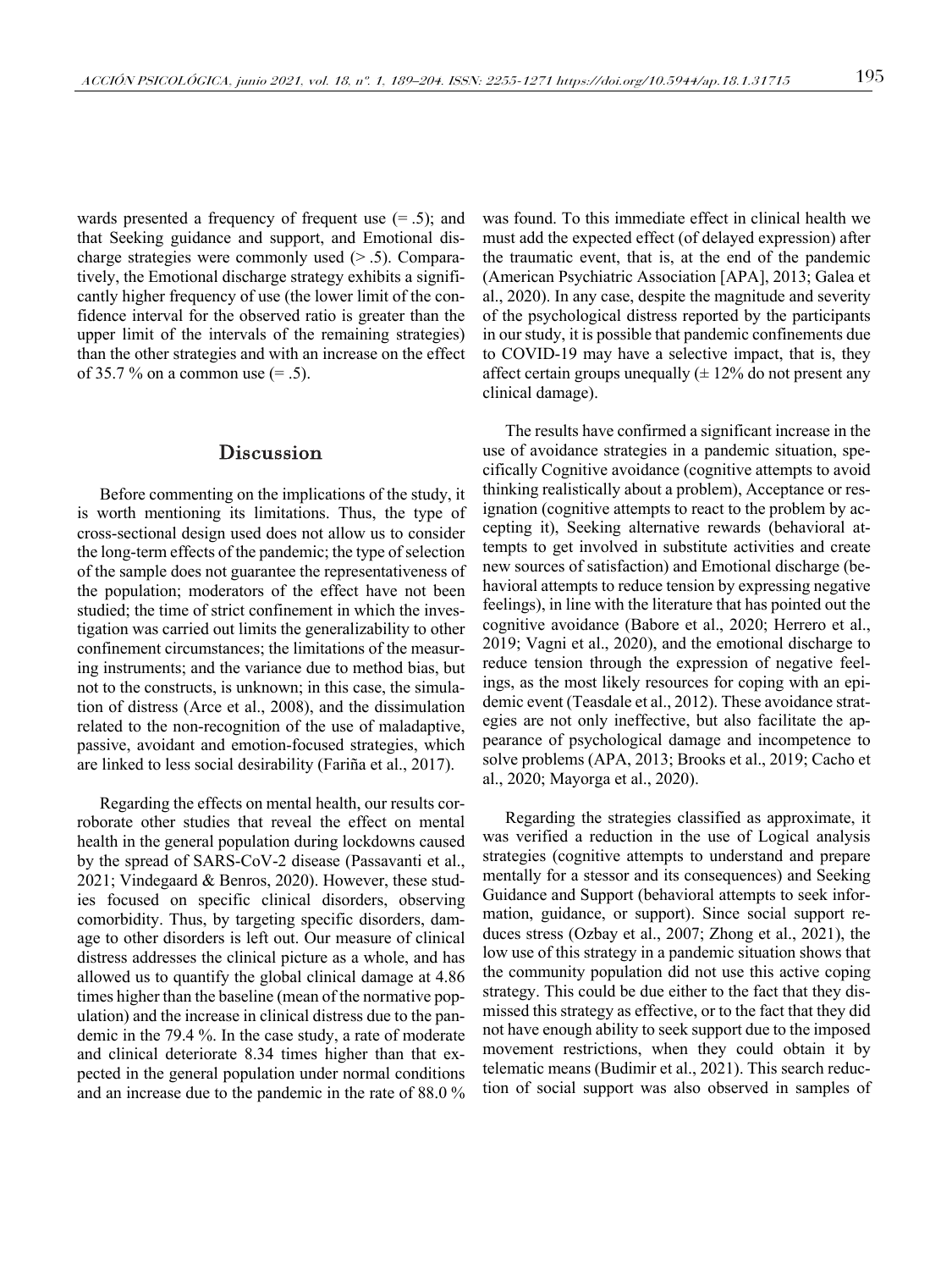health professionals (Babore et al., 2020; Vagni et al., 2020), although other studies reported an increase in the search for social emotional support (Park et al., 2020); that is, moderators explain the use of this strategy. Future research should have among its objectives to know these moderators of the effect. On the contrary, it is verified a greater use of Positive reappraisal (cognitive attempts to build and restructure a problem in a positive way while still accepting the reality of the situation) that favors adaptation to the situation, reducing stress and/or anxiety (Budimir et al., 2021; Flesia et al., 2020; Huang et al., 2020; Jungmann & Witthöft, 2020; Skapinakis et al., 2020). Finally, the community sample used the Problem Solving strategy (behavioral attempts to take action to deal directly with the problem) equally than the normative one.

Furthermore, the results of the comparison of the combined means of the normative population with the sample of this study reveal that, in a situation of confinement due to COVID, the same use of approximate strategies was maintained as against other stressors. These approximate strategies are associated with less psychopathology (Aldao & Nolen-Hoeksema, 2012; Richardson et al., 2020) and refer to active cognitive and behavioral efforts to master the stressor and engage in problem-solving activities (Soriano et al., 2020). Conversely, an increase was observed, as in samples of health professionals (Babore et al., 2020; Vagni et al., 2020), in the use of avoidance strategies, that compound problems and delay stressor resolution. This increase in the use of avoidance strategies and the maintenance of the approximations leads to the fact that, in the balance between the two, the weight of the approximations has fallen (less confidence in the approximate strategies).

Regarding the frequency of use of the different strategies, it was verified that none of the coping strategies has a trivial use, that is, the prevalence of use is significant in all of them: occasional use of the strategies Problem solving Positive reappraisal; frequent in Logical analysis, Cognitive avoidance, Acceptance and resignation and Seeking alternative rewards strategies; and common in Seeking guidance and support, and Emotional discharge strategies. This result reflects that the impact of the pandemic on psycho-emotional health (Vindegaard & Benros, 2020) has mobilized in the community population a great activation of coping resources both at the cognitive and behavioral levels, as mechanisms of psychosocial adaptation during periods of high stress (Folkman & Lazarus, 1985; Lazarus & Folkman, 1984; Moos & Schaefer, 1993). However, the highest prevalence and increase in use was for the Emotional discharge strategy, characterized as maladaptive, active, passive and emotional, which not only does not moderate the negative effects on psychological distress, but also praises them (Arce et al., 2014; Basanta et al., 2018; Parsons et al., 1996).

In order to improve the response of individuals to stressful situations, as well as to minimize the effects that the pandemic as a stressful event entails (Elzy et al., 2013; Stächele et al., 2020), this research allows to specify prevention and intervention evidence based programs for the enhancement of adaptive coping skills or the correction of deficits in cognitive competence linked to the use of maladaptive coping strategies (Arce et al., 2014; Arias et al., 2020). In any case, it is necessary to increase the evidence on these and other damages, as an expected increase in the violence (Arce et al., 2014; Gallego et al., 2019), the most vulnerable populations, as well as the moderating and immunizing effects of individual variables such as coping strategies in order to empower people in health and social emergencies (Park et al., 2020).

# Conflict of interest

The authors declare no conflict of interest.

## Funding

This research was funded, in part, by the "Consellería de Cultura, Educación e Ordenación Universitaria de la Xunta de Galicia" (ED431B 2020/46), by a grant to Verónica Marcos from the Ministry of Universities of Spain under the FPU Program (FPU19 / 00399), and by a grant to Jessica Sanmarco from the Spanish Ministry of Economy, Industry and Competitiveness (PSI-87278-R) under the FPI Program (PRE2018-086279).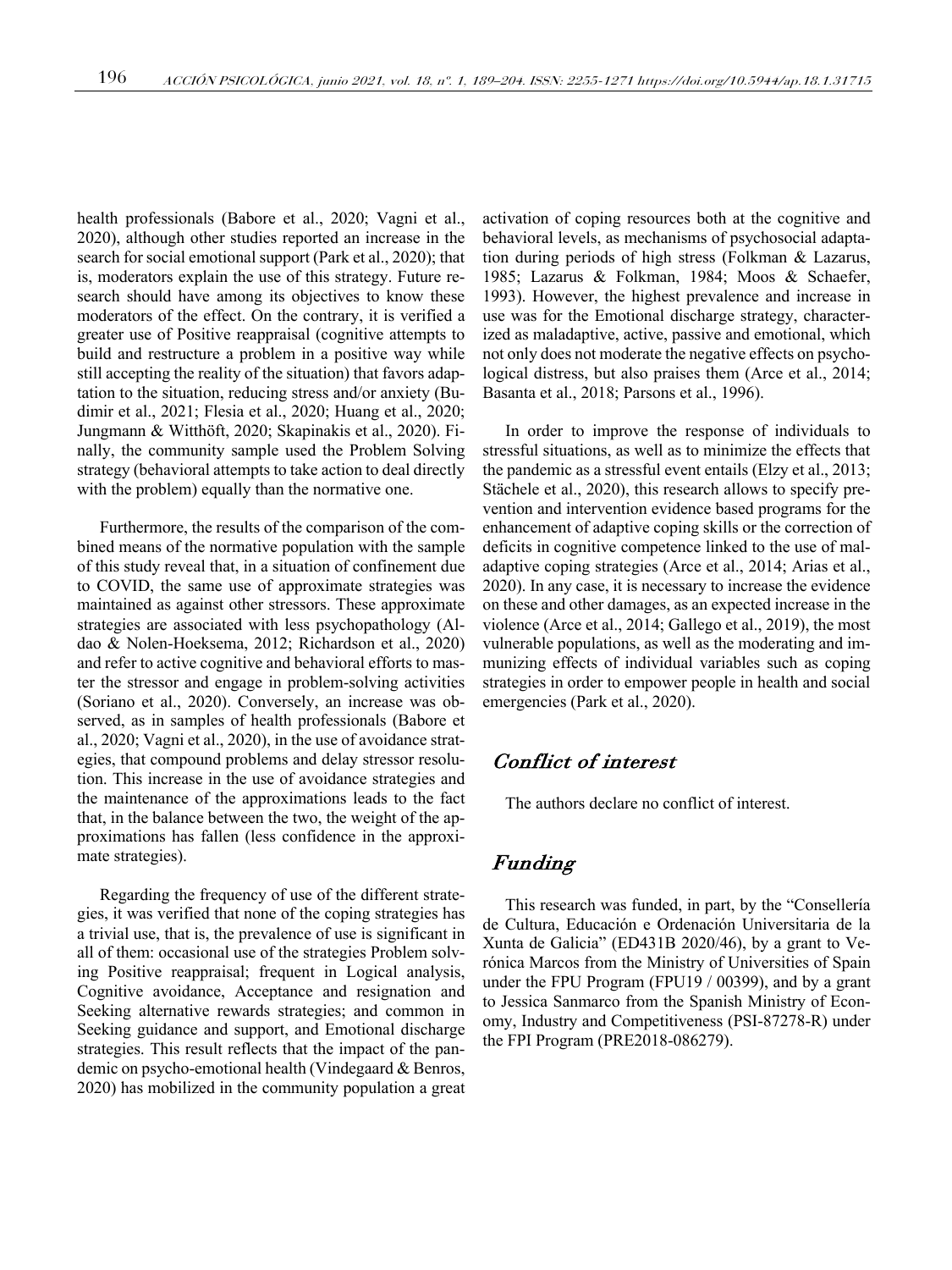- Agha, S. (2021). Mental well-being and Association of the four Factors Coping Structure Model: A Perspective of People Living in Lockdown during COVID-19. *Ethics, Medicine and Public Health, 16*, 100605. https://doi.org/10.1016/j.jemep.2020.100605
- Aldao, A. & Nolen-Hoeksema, S. (2012). When are Adaptive Strategies most Predictive of Psychopathology? *Journal of Abnormal Psychology, 121*(1), 276–281. https://doi.org/10.1037/a0023598
- American Psychiatric Association. (2013). *Diagnostic and Statistical Manual of Mental Disorders* (5th ed.). Author. https://doi.org/10.1176/appi.books.978089042559 6
- Arce, R., Arias, E., Novo, M., & Fariña, F. (2020). Are Interventions with Batterers Effective? A Metaanalytical Review. *Psychosocial Intervention, 29*(3), 153–164. https://doi.org/10.5093/pi2020a11
- Arce, R., Fariña, F., & Buela-Casal, G. (2008). Assessing and Detecting the Ability to Faking Psychological Injury as a Consequence of a Motor Vehicle Accident on the MMPI-2 using Mock Victims. *Revista Latinoamericana de Psicología, 40*(3), 485–496. http://doi.org/10.14349/rlp.v40i3.359
- Arce, R., Fariña, F., & Novo, M. (2014). Competencia cognitiva en penados primarios y reincidentes: Implicaciones para la reeducación [Cognitive Competence among Recidivist and Non-Recidivist Prisoners: Implications for the Rehabilitation]. *Anales de Psicología/Annals of Psychology, 30*(1), 259–266.

http://doi.org/10.6018/analesps.30.1.158201

Arias, E., Arce, R., Vázquez, M. J., & Marcos, V. (2020). Treatment Efficacy on the Cognitive Competence of Convicted Intimate Partner

Violence Offenders. *Anales de Psicología/Annals of Psychology, 36*(3), 427–435. https://doi.org/10.6018/analesps.428771

- Babore, A., Lombardi, L., Viceconti, M. L., Pignataro, S., Marino, V., Crudele, M., Candelori, C., Bramanti, S. M., & Trumello, C. (2020). Psychological Effects of the COVID-2019 Pandemic: Perceived Stress and Coping Strategies among Healthcare Professionals. *Psychiatry Research, 293*, Article 113366. https://doi.org/10.1016/j.psychres.2020.113366
- Basanta, J., Fariña, F., & Arce, R. (2018). Risk-Need-Responsivity Model: Contrasting Criminogenic and Noncriminogenic Needs in high and low Risk Juvenile Offenders. *Children and Youth Services Review, 85,* 137–142. https://doi.org/10.1016/j.childyouth.2017.12.024
- Banco de España. (2020). Escenarios Macroeconómicos de referencia para la economía española tras el COVID-19. *Boletín Económico, 2,* 1–33. https://repositorio.bde.es/bitstream/123456789/11 721/1/be2002-art10.pdf
- Bonneville-Roussy, A., Evans, P., Verner-Filion, J., Vallerand, R. J., & Bouffard, T. (2017). Motivation and Coping with the Stress of Assessment: Gender Differences in Outcomes for University Students. *Contemporary Educational Psychology, 48*, 28–42. https://doi.org/10.1016/j.cedpsych.2016.08.003
- Brooks, M., Graham-Kevan, N., Robinson, S., & Lowe, M. (2019). Trauma Characteristics and Posttraumatic Growth: The Mediating Role of Avoidance Coping, Intrusive Thoughts, and Social Support. *Psychological Trauma: Theory, Research, Practice, and Policy, 11*(2), 232–238. https://doi.org/10.1037/tra0000372
- Budimir, S., Probst, T., & Pieh, C. (2021). Coping Strategies and Mental Health during COVID-19 Lockdown. *Journal of Mental Health, 30*(2), 156– 163.

https://doi.org/10.1080/09638237.2021.1875412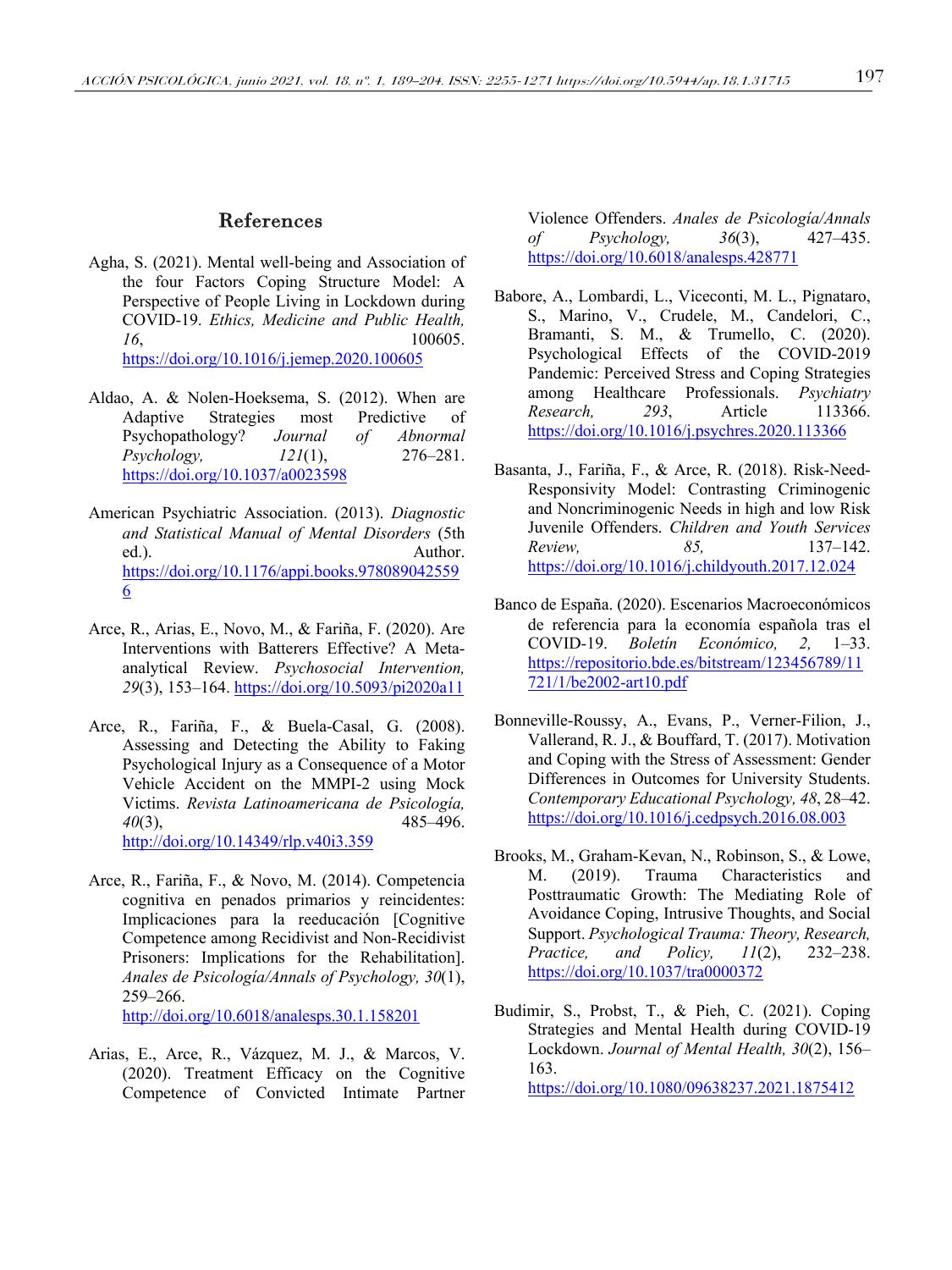- Cacho, R., Fernández-Montalvo, J., López-Goñi, J. J., Arteaga, A., & Haro, B. (2020). Psychosocial and Personality Characteristics of Juvenile Offenders in a Detention Centre Regarding Recidivism Risk. *European Journal of Psychology Applied to Legal Context, 12*(2), 69–75. http://doi.org/10.5093/ejpalc2020a9
- Cai, H., Tu, B., Ma, J., Chen, L., Fu, L., Jiang, Y., & Zhuang, Q. (2020). Psychological Impact and Coping Strategies of Frontline Medical Staff in Human between January and March 2020 during the Outbreak of Coronavirus Disease 2019 (COVID-19) in Hubei, China. *Medical Science Monitor, 26,* Article e924171. http://doi.org/10.12659/MSM.924171
- Cantón, E., Checa, I., & Budzynzka. (2013). Estrategias de afrontamiento, optimismo y satisfacción con la vida en futbolistas españoles y polacos: Un estudio preliminar [Coping, Optimism and Satisfaction With Life among Spanish and Polish Football Players: A Preliminary Study]. *Revista de Psicología del Deporte, 22*(2), 337–343. https://ddd.uab.cat/pub/revpsidep/revpsidep\_a201 3v22n2/revpsidep\_a2013v22n2p337.pdf
- Carver, C. S. & Connor-Smith, J. (2010). Personality and Coping. *Annual Review of Psychology, 61,* 679–704. https://doi.org/10.1146/annurev.psych.093008.100 352
- Carver, C. S., Scheier, M. F., & Weintraub, J. K. (1989). Assessing Coping Strategies: A Theoretically based Approach. *Journal of Personality and Social Psychology, 56*(2), 267–283. https://doi.org/10.1037/0022-3514.56.2.267
- Casas-Rojo, J. M., Antón-Santos, J. M., Millán-Núñez-Cortés, J., Lumbreras-Bermejo, C., Ramos-Rincón, J. M., Roy-Vallejo, E., Artero-Mora, A., Arnalich-Fernández, F., García-Bruñén, J. M., Vargas-Núñez, J. A., Freire-Castro, S. J., Manzano-Espinosa, L., Perales-Fraile, I., Crestelo-Viéitez, A., Puchades-Gimenon, F., Rodilla-Sala, E., Solís-Marquínez, M. N., Bonet-Tur, D., Fidalgo-Moreno,

M. P., Fonseca-Aizpuru, E. M.,… Gómez-Huelgas, R. (2020). Características clínicas de los pacientes hospitalizados con COVID-19 en España: resultados del Registro SEMI-COVID-19 [Clinical Characteristics of Patients Hospitalized with COVID-19 in Spain: Results from the SEMI-COVID-19 Registry]. *Revista Clínica Española, 220*(8), 480–494. https://doi.org/10.1016/j.rce.2020.07.003

- Corrás, T., Seijo, D., Fariña, F., Novo, M., Arce, R., & Cabanach, R. G. (2017). What and how much do Children Lose in Academic Settings Owing to Parental Separation? *Frontiers in Psychology, 8,* Article 1545. http://doi.org/10.3389/fpsyg.2017.01545
- Dawson, D. L., & Golijani-Moghaddam, N. (2020). COVID-19: Psychological Flexibility, Coping, Mental Health, and Wellbeing in the UK during the Pandemic. *Journal of Contextual Behavioral Science, 17*, 126–134. https://doi.org/10.1016/j.jcbs.2020.07.010
- Elzy, M., Clark, C., Dollard, N., & Hummer, V. (2013). Adolescent Girls' use of Avoidant and Approach Coping as Moderators between Trauma Exposure and Trauma Symptoms. *Journal of Family Violence,* 28(8), 763–770. https://doi.org/10.1007/s10896-013-9546-5
- Fandiño, R. Basanta, J., Sanmarco, J., Arce, R., & Fariña, F. (2021). Evaluation of the Executive Functioning and Psychological Adjustment of Child to Parent Offenders: Epidemiology and Quantification of Harm. *Frontiers in Psychology, 12,* Article 616855. https://doi.org/10.3389/fpsyg.2021.616855
- Fariña, F., Redondo, L., Seijo, D., Novo, M., & Arce, R. (2017). A meta-analytic Review of the MMPI Validity Scales and Indexes to detect Defensiveness in Custody Evaluations. *International Journal of Clinical and Health Psychology, 17,* 128–138. https://doi.org/10.1016/j.ijchp.2017.02.002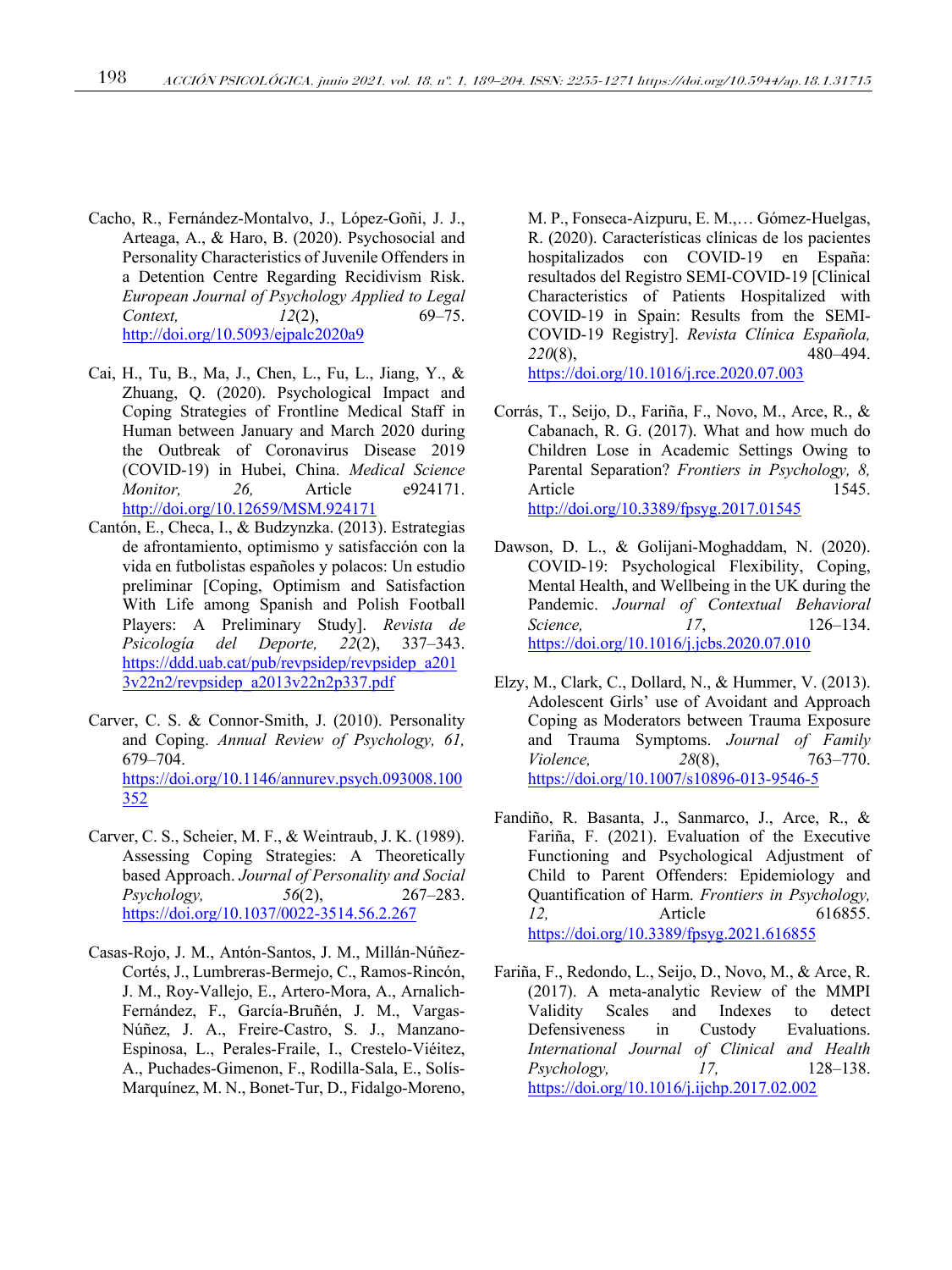Fariña, F., Seijo, D., Fernández-Hermelo, M., & Vázquez, M. J. (2020). Gestión del régimen de visitas, intercambios y comunicación con los hijos e hijas durante la pandemia de la COVID-19 [Management of the Visitation, Exchange and Communication Regime with Children during the COVID-19 Pandemic]. *Publicaciones, 50*(1), 23– 41.

http://doi.org/10.30827/publicaciones.v50i1.15942

- Flesia, L., Monaro, M., Mazza, C., Fietta, V., Colicino, E., Segatto, B., & Roma, P. (2020). Predicting Perceived Stress related to the COVID-19 Outbreak through Stable Psychological Traits and Machine Learning Models. *Journal of Clinical Medicine, 9*(10), 3350. https://doi.org/10.3390/jcm9103350
- Folkman, S. & Lazarus, R. S. (1985). If it Changes it must be a Process: A Study of Emotion and Coping during three Stages of a College Examination. *Journal of Personality and Social Psychology, 48*(1), 150–170. https://doi.org/10.1037/0022- 3514.48.1.150b
- Folkman, S., Lazarus, R. S., Pimley, S., & Novacek, J. (1987). Age Differences in Stress and Coping Processes. *Psychology and Aging, 2*(2), 171–184. https://doi.org/10.1037/0882-7974.2.2.171
- Fu, W., Wang, C., Zou, L., Guo, Y., Lu, Z., Yan, S., & Mao, J. (2020). Psychological Health, Sleep Quality, and Coping Styles to Stress Facing the COVID-19 in Wuhan, China. *Translational Psychiatry, 10*(1), 225. https://doi.org/10.1038/s41398-020-00913-3
- Galea, S., Merchant, R. M., & Lurie, N. (2020). The Mental Health Consequences of COVID-19 and Physical Distancing: The Need for Prevention and Early Intervention. *JAMA Internal Medicine, 180*(6), 817–818. https://doi.org/10.1001/jamainternmed.2020.1562
- Gallego, R., Novo, M., Fariña, F., & Arce, R. (2019). Child-to-parent Violence and Parent-to-child Violence: A meta-analytic review. European

*Journal of Psychology Applied to Legal Context, 11*(2), 51–59. https://doi.org/10.5093/ejpalc2019a4

- Graven, L., Grant, J., Vance, D., Pryor, E., Grubbs, L., & Karioth, S. (2014). Coping Styles Associated with Heart Failure Outcomes: A Systematic Review. *Journal of Nursing Education and Practice, 4*(2), 227–242. http://doi.org/10.5430/jnep.v4n2p227
- Herrero, Ó., Escorial, S., & Colom, R. (2019). Rapists and Child Abusers share low Levels in Executive Updating, but do not in Fluid Reasoning. *European Journal of Psychology Applied to Legal Context, 11*(1), 1–7. http://doi.org/10.5093/ejpalc2018a10
- Holton, M., Barry, A., & Chaney, J. (2016). Employee Stress Management: An Examination of Adaptive and Maladaptive Coping Strategies on Employee Health. *Work, 53*(2), 299–305. https://doi.org/10.3233/WOR-152145
- Huang, L., Lei, W., Xu, F., Liu, H., & Yu, L. (2020). Emotional Responses and Coping Strategies in Nurses and Nursing Students during COVID-19 Outbreak: A Comparative Study. *Plos One, 15*(8), Article e0237303. https://doi.org/10.1371/journal.pone.0237303
- Jungmann, S. M., & Witthöft, M. (2020). Health Anxiety, Cyberchondria, and Coping in the Current COVID-19 Pandemic: Which Factors are Related to Coronavirus Anxiety? *Journal of Anxiety Disorders, 73,* Article 102239. https://doi.org/10.1016/j.janxdis.2020.102239
- Kato, T. (2015). Frequently Used Coping Scales: A Meta-analysis. *Stress and Health, 31*(4), 315–323. https://doi.org/10.1002/smi.2557
- Lazarus, R. S., & Folkman, S. (1984). *Stress, Appraisal, and Coping.* Springer.
- Luo, M., Guo, L., Yu, M., & Wang, H. (2020). The Psychological and Mental Impact of Coronavirus Disease 2019 (COVID-19) on Medical Staff and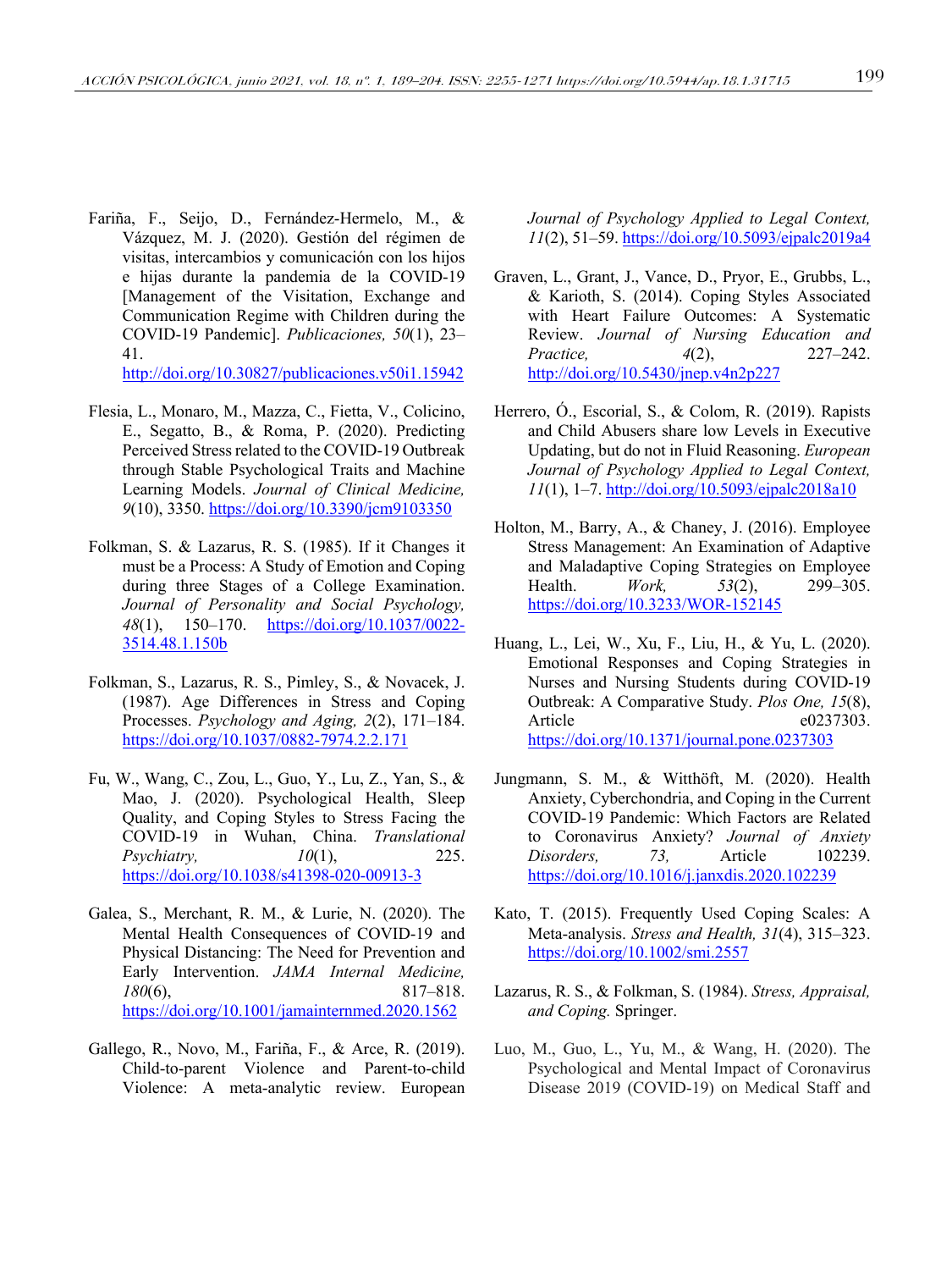General Public–A Systematic Review and Metaanalysis. *Psychiatry Research, 291*, Article 113190. https://doi.org/10.1016/j.psychres.2020.113190

- Matheny, K., Roque, B., & Curlette, W. (2008). Perceived Stress, Coping Resources, and Life Satisfaction among US and Mexican College Students: A cross-cultural study. *Anales de Psicología/Annals of Psychology, 24*(1), 49–57. https://revistas.um.es/analesps/article/view/31751
- Mayorga, E. G., Novo, M., Fariña, F., & Arce, R. (2020). Destrezas cognitivas en menores infractores, de protección y normalizados: Un estudio de contraste [Cognitive Skills in Juvenile Offenders, Protection Normalized Youngsters: A Contrastive Study]. *Revista Latinoamericana de Psicología, 52*, 160– 168 https://doi.org/10.14349/rlp.2020.v52.16
- Monteiro, A., Vázquez, M. J., Seijo, D., & Arce, R. (2018). ¿Son los criterios de realidad válidos para clasificar y discernir entre memorias de hechos auto-experimentados y de eventos vistos en vídeo? [Are the Reality Criteria Valid to Classify and to Discriminate between Memories of Self-Experienced Events and Memories of Video-Observed Events?]. *Revista Iberoamericana de Psicología y Salud, 9*(2), 149–160. https://doi.org/10.23923/j.rips.2018.02.020
- Moos, R. H. (1993). *Coping Responses Inventory: Adult Form. Professional Manual*. Psychological Assessment Resources.
- Moos, R. (2002). 2001 Invited Address: The Mystery of Human Context and Coping: An Unraveling of Clues. *American Journal of Community Psychology, 30*(1), 67–88. http://doi.org/10.1023/A:1014372101550
- Moos, R. H. (2010). *Inventario de Respuestas de Afrontamiento–Adultos: Manual* [Coping Responses Inventory–Adults: Manual]. TEA.
- Moos, R. H. & Schaefer, J. A. (1993). Coping resources and processes: Current concepts and measures. In Goldberger, L. & Breznitz, S. (Eds.), *Handbook of stress: Theoretical and clinical aspects* (pp. 234– 257). The Free Press.
- Moral-Jiménez, M. V. & González-Sáez, M. E. (2020). Distorsiones cognitivas y estrategias de afrontamiento en jóvenes con dependencia emocional [Cognitive Distortions and Coping Strategies in Young People with Emotional Dependence]. *Revista Iberoamericana de Psicología y Salud, 11*(1), 15–30. https://doi.org/10.23923/j.rips.2020.01.032
- Nydegger, R., Nydegger, L., & Basile, F. (2011). Posttraumatic Stress Disorder and Coping among Career Professional Firefighters. *American Journal of Health Sciences, 2*(1), 11–20. https://doi.org/10.19030/ajhs.v2i1.4365
- Ozbay, F., Johnson, D. C., Dimoulas, E., Morgan III, C. A., Charney, D., & Southwick, S. (2007). Social Support and Resilience to Stress: From Neurobiology to Clinical Practice. *Psychiatry (Edgmont), 4*(5), 35–40. https://www.ncbi.nlm.nih.gov/pmc/articles/PMC2 921311/pdf/PE\_4\_5\_35.pdf
- Pampliega, A. M., Elicegui, I. U., Merino, L., & Fernández, D. H. (2019). Conciliación familiatrabajo y sintomatología externalizante de los hijos e hijas: Papel mediador del clima familiar [Work-Family Balance and Children's External Simptomatology: The Mediating Role of Family Climate]. *Revista Iberoamericana de Psicología y Salud, 10*(1), 27–36. https://doi.org/10.23923/j.rips.2018.02.023
- Park, C. L. & Adler, N. E. (2003). Coping Style as a Predictor of Health and Well-being across the First Year of Medical School. *Health Psychology, 22*(6), 627–631. https://doi.org/10.1037/0278- 6133.22.6.627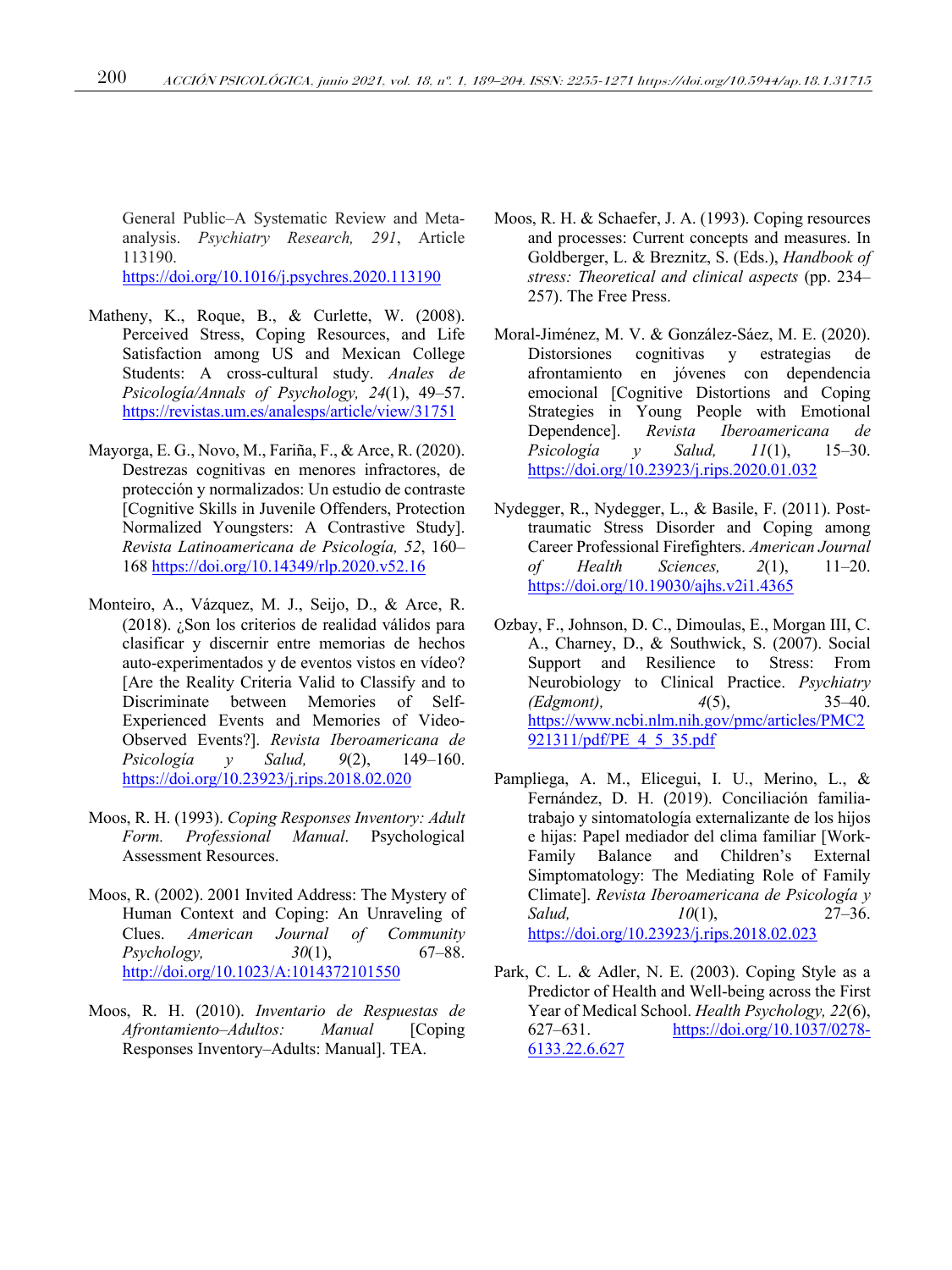- Park, Y. J., Choe, Y. J., Park, O., Park, S. Y., Kim, Y. M., Kim, J., Kweon, S., Woo, Y., Gwack, J., Kim, S. S., Lee, J., Hyan, J., Ryu, B., Jang, Y. S., Kim, H., Shin, S. H., Yi, S., Lee, S., Kim, H. K., … Jeong, E. K. (2020). Contact Tracing during Coronavirus Disease Outbreak, South Korea, 2020. *Emerging Infectious Diseases, 26*(10), 2465–2468. https://doi.org/10.3201/eid2610.201315
- Park, C. L., Folkman, S., & Bostrom, A. (2001). Appraisals of Controllability and Coping in Caregivers and HIV+ men: Testing the Goodnessof-fit Hypothesis. *Journal of Consulting and Clinical psychology, 69*(3), 481–488. https://doi.org/10.1037/0022006X.69.3.481
- Parsons, A., Frydenberg, E., & Poole, C. (1996). Overachievement and Coping Strategies in Adolescent Males*. British Journal of Educational Psychology, 66*(1), 109–114. https://doi.org/10.1111/j.2044- 8279.1996.tb01180.x
- Passavanti, M., Argentieri, A., Barbieri, D. M., Lou, B., Wijayaratna, K., Mirhosseini, A. S. F., Wang, F., Naseri, S., Qamhia, I., Tangeras, M., Pelliciari, M., & Ho, C. H. (2021). The Psychological Impact of COVID-19 and Restrictive Measures in the World. *Journal of Affective Disorders, 283*, 36–51. https://doi.org/10.1016/j.jad.2021.01.020
- Pérez-Fuentes, M. C., Molero-Jurado, M. M., Gázquez-Linares, J. J., & Simón-Márquez, M. M. (2019). Analysis of Burnout Predictors in Nursing: Risk and Protective Psychological Factors. *European Journal of Psychology Applied to Legal Context, 11*, 33–40. https://doi.org/10.5093/ejpalc2018a13
- Polizzi, C., Lynn, S. J., & Perry, A. (2020). Stress and Coping in the Time of COVID-19: Pathways to Resilience and Recovery. *Clinical Neuropsychiatry, 17*(2), 59–62. https://doi.org/10.36131/CN20200204
- Prati, G. & Mancini, A. D. (2021). The Psychological Impact of COVID-19 Pandemic Lockdowns: A

Review and Meta-analysis of Longitudinal Studies and Natural Experiments. *Psychological Medicine, 51*(2), 201–211. https://doi.org/10.1017/S0033291721000015

- Real Decreto 463/2020, de 14 de Marzo, por el que se Declara el Estado de Alarma para la Gestión de la Situación de Crisis Sanitaria Ocasionada por el COVID-19 (2020). Boletín Oficial del Estado, 67, 25390–25400. https://www.boe.es/eli/es/rd/2020/03/14/463/dof/s pa/pdf
- Redondo, L., Fariña, F., Seijo, D., Novo, M., & Arce, R. (2019). A Meta-analytical Review of the Responses in the MMPI-2/MMPI-2-RF Clinical and Restructured Scales of Parents in Child Custody Dispute. *Anales de Psicología/Annals of Psychology, 35*(1) 156–165. http://doi.org/10.6018/analesps.35.1.338381
- Richardson, C. E., Magson, N. R., Fardouly, J., Oar, E. L., Forbes, M. K., Johnco, C. J., & Rapee, R. M. (2020). Longitudinal Associations between Coping Strategies and Psychopathology in Pre-Adolescence. *Journal of Youth and Adolescence, 50*(6), 1189–1204. https://doi.org/10.1007/s10964- 020-01330-x
- Rocha, K. B., Pérez, K., Rodríguez-Sanz, M., Borrell, C., & Obiols, J. E. (2011). Propiedades psicométricas y valores normativos del General Health Questionnaire (GHQ-12) en población general española [Psychometric Properties and Norms of the General Health Questionnaire (GHQ-12) in a Representative Sample of the Spanish population]. *International Journal of Clinical and Health Psychology, 11*(1), 125–139. http://www.aepc.es/ijchp/articulos\_pdf/ijchp-374.pdf
- Rodríguez-Rey, R., Garrido-Hernansaiz, H., & Collado, S. (2020). Psychological Impact and associated Factors during the Initial Stage of the Coronavirus (COVID-19) Pandemic among the general population in Spain. *Frontiers in Psychology, 11*,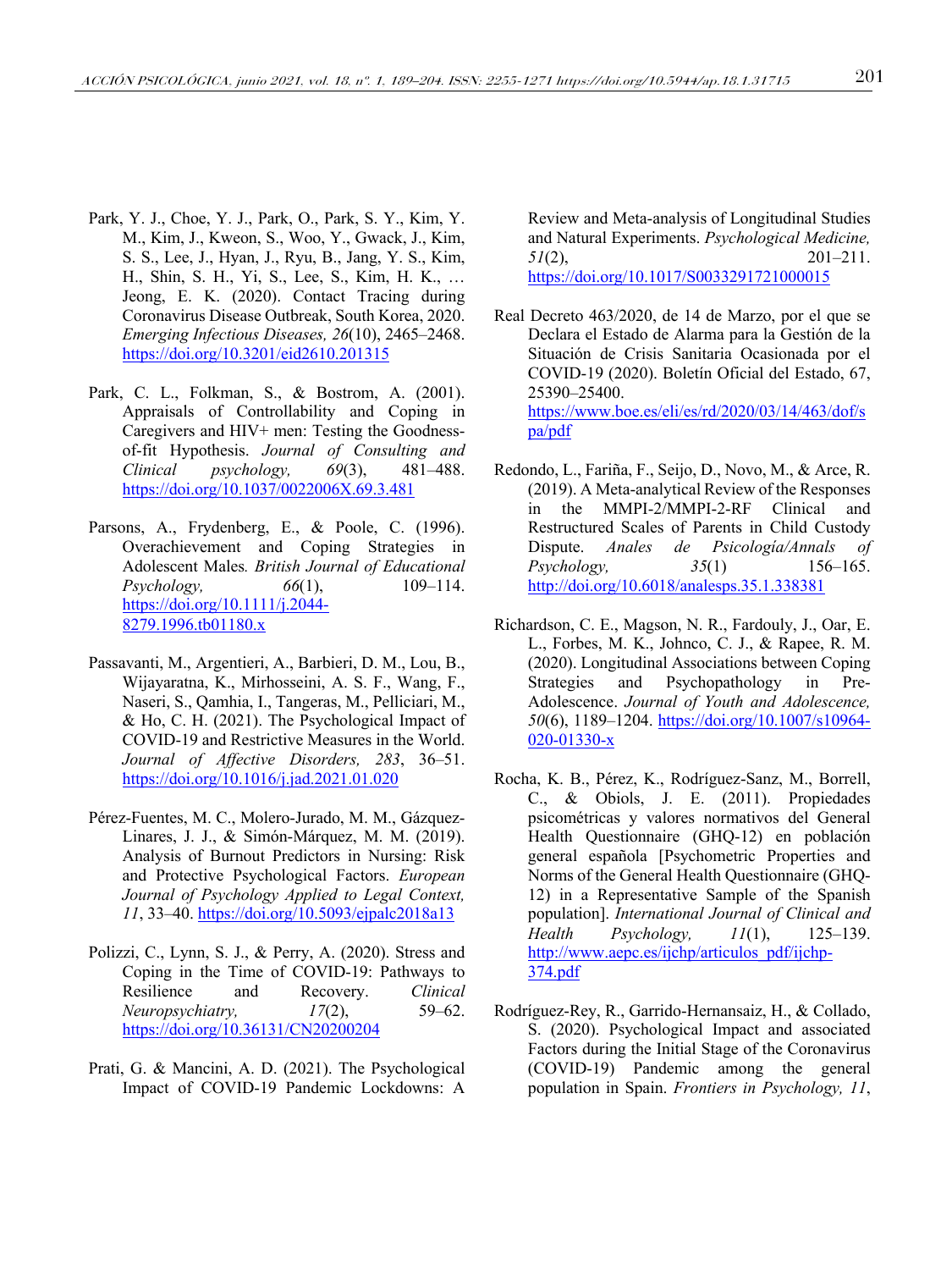Article 1540. https://doi.org/10.3389/fpsyg.2020.01540

- Rubin, G. J. & Wessely, S. (2020). The Psychological Effects of Quarantining a City. *BMJ, 368*, Article m31. https://doi.org/10.1136/bmj.m31
- Salari, N., Hosseinian-Far, A., Jalali, R., Vaisi-Raygani, A., Rasoulpoor, S., Mohammadi, M., Rasoulpoor, S., & Khaledi-Paveh, B. (2020). Prevalence of Stress, Anxiety, Depression among the General Population during the COVID-19 Pandemic: A Systematic Review and Meta-analysis. *Globalization and Health, 16*(1), 57. https://doi.org/10.1186/s12992-020-00589-w
- Schmidt, F. L. & Hunter, J. E. (2015). *Methods of Metaanalysis: Correcting Errors and Bias in Research findings* (3th ed.). Sage.
- Skapinakis, P., Bellos, S., Oikonomou, A., Dimitriadis, G., Gkikas, P., Perdikari, E., & Mavreas, V. (2020). Depression and its Relationship with Coping Strategies and Illness Perceptions during the COVID-19 Lockdown in Greece: A Crosssectional Survey of the Population. *Depression Research and Treatment*, *2020*, Article 3158954. https://doi.org/10.1155/2020/3158954
- Skinner, E. A., Edge, K., Altman, J., & Sherwood, H. (2003). Searching for the Structure of Coping: A Review and Critique of Category Systems for Classifying Ways of Coping. *Psychological Bulletin, 129*, 216–269. https://doi.org/10.1037/0033-2909.129.2.216
- Soriano, J. G., Pérez-Fuentes, M. C., Molero-Jurado, M., M., Gázquez, J. J., Tortosa, B. M., & González, A. (2020). Beneficios de las intervenciones basadas en la atención plena para el tratamiento de síntomas ansiosos en niños y adolescentes: Meta-análisis [Benefits of Mindfulness-Based Symptoms for the Treatment of Anxious Symptoms in Children and Adolescents: Meta-analysis]. *Revista Iberoamericana de Psicología y Salud, 11*(1), 42– 53. https://doi.org/10.23923/j.rips.2020.01.034
- Stächele, T., Domes, G., Wekenborg, M., Penz, M., Kirschbaum, C., & Heinrichs, M. (2020). Effects of a 6-Week Internet-Based Stress Management Program on perceived stress, subjective coping skills, and sleep quality. *Frontiers in Psychiatry, 11*, Article 463. https://doi.org/10.3389/fpsyt.2020.00463
- Teasdale, E., Yardley, L., Schlotz, W., & Michie, S. (2012). The Importance of Coping Appraisal in Behavioural Responses to Pandemic Flu. *British Journal of Health Psychology, 17*(1), 44-59. https://doi.org/10.1111/j.2044-8287.2011.02017.x
- Vagni, M., Maiorano, T., Giostra, V., & Pajardi, D. (2020). Coping with COVID-19: Emergency Stress, Secondary Trauma and Self-efficacy in Healthcare and Emergency Workers in Italy. *Frontiers in Psychology, 11*, Article 566912. https://doi.org/10.3389/fpsyg.2020.566912
- Vilariño, M., Amado, B. G., Vázquez, M. J., & Arce, R. (2018). Psychological Harm in Women Victims of Intimate Partner Violence: Epidemiology and Quantification of Injury in Mental Health Markers. *Psychosocial Intervention, 27*(3), 145–152. https://doi.org/10.5093/pi2018a23
- Vindegaard, N. & Benros, M. E. (2020). COVID-19 Pandemic and Mental Health Consequences: Systematic Review of the Current Evidence. *Brain, Behavior, and Immunity, 89,* 531–542. https://doi.org/10.1016/j.bbi.2020.05.048
- Viñas, F., González, M., García, Y., Malo, S., & Casas, F. (2015). Los estilos y estrategias de afrontamiento y su relación con el bienestar personal en una muestra de adolescentes [Coping Strategies and Styles and their Relationship to Personal Wellbeing in a Sample of Adolescents]. *Anales de Psicología/Annals of Psychology, 31*(1), 226–233. https://doi.org/10.6018/analesps.31.1.163681
- Wise, E. A. (2004). Methods for Analyzing Psychotherapy Outcomes: A Review of Clinical